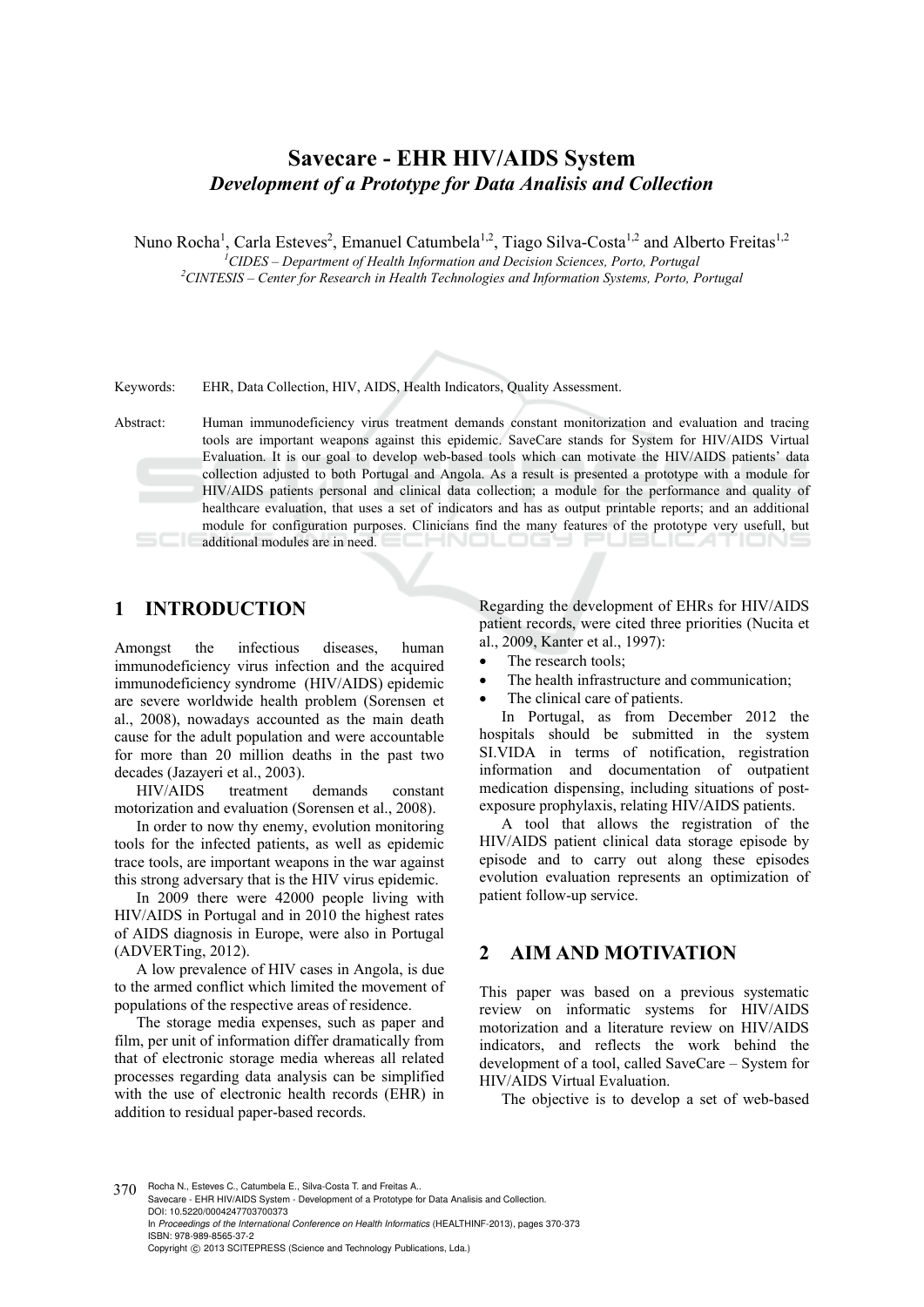tools, which can help and motivate the error proof, practical, accurate, validated, automatic HIV/AIDS patients' data collection adjusted to both Portugal and Angola, in order to better know the disease behavior.

# **3 METHODS**

In this prototype implementation, it is intended to use Open Source technologies in both the database and the prototype development, such as PHP, HTML, CSS and JavaScript, as well as open source packages like JQuery User Interface and others. Since in Portugal, the framework is already working with Oracle, the system should be prepared to work with it as well.

This study is structured in three distinct phases: requirements analysis, prototype development and quality assessment by final users.

### **3.1 System Requirements Analysis**

The requirements for the prototype were defined according to the review made on other used IT systems used in data analysis for HIV/AIDS patient records. In addition to the typical basic functionalities of any EHR registration and query users, appointments registration and scheduling must be included specific characteristics for the treatment of patients with HIV/AIDS. Accordingly, this prototype must be user friendly, safe and secure and allow interoperability, modular development and offline mode.



Figure 1: SaveCare simplified UseCase diagram.

The system is intended to be used upon patient consultation and for posterior patient evaluation consultation. Figure 1 represents the physician usecase of the system.

#### **3.2 Indicators Definition**

Initially, the authors just considered the indicators proposed by the European AIDS Clinical Society and the HHS Panel of the Office of AIDS Research Advisory Council (OARAC). With the advance of implementation this tool also collects data for performance indicators.

 Patient quality indicators – Indicators that measure the disease spread in a set of patients. E.g. Number of HIV-positive pregnant women who received antiretroviral to reduce risk of mother-tochild-transmission.

 Performance Quality Indicators – Indicators that measure the healthcare quality provided. E.g. Proportion of patients who had CD4 count measured at least once during the last 6 months.

#### **3.3 Forms Definition**

In order to collect the required information for the indicators calculation, improved forms were in need.

For this prototype, patient data was separated of the episode data, so that some of the information was kept static, whilst the non-static one is recorded episode after episode. Thus, two types of forms were created. The Patient Data forms (PD), record such information as, date of birth, gender, race, the last preformed AntiHIV 1 and 2 test dates, first consultation date, last negative analysis date, first positive analysis date and WHO's and CDC infection stage classification.

The Episode Data forms(ED), collect different data, and group the episode by date. ED form collect clinical data, such as weight, height, age at the time, physical examination, laboratorial results, diagnoses code according to the ICD 9-MC, and therapeutics prescription.



Figure 2: SaveCare module's flow.

### **4 RESULTS**

For each module in this structure, VCSaveCare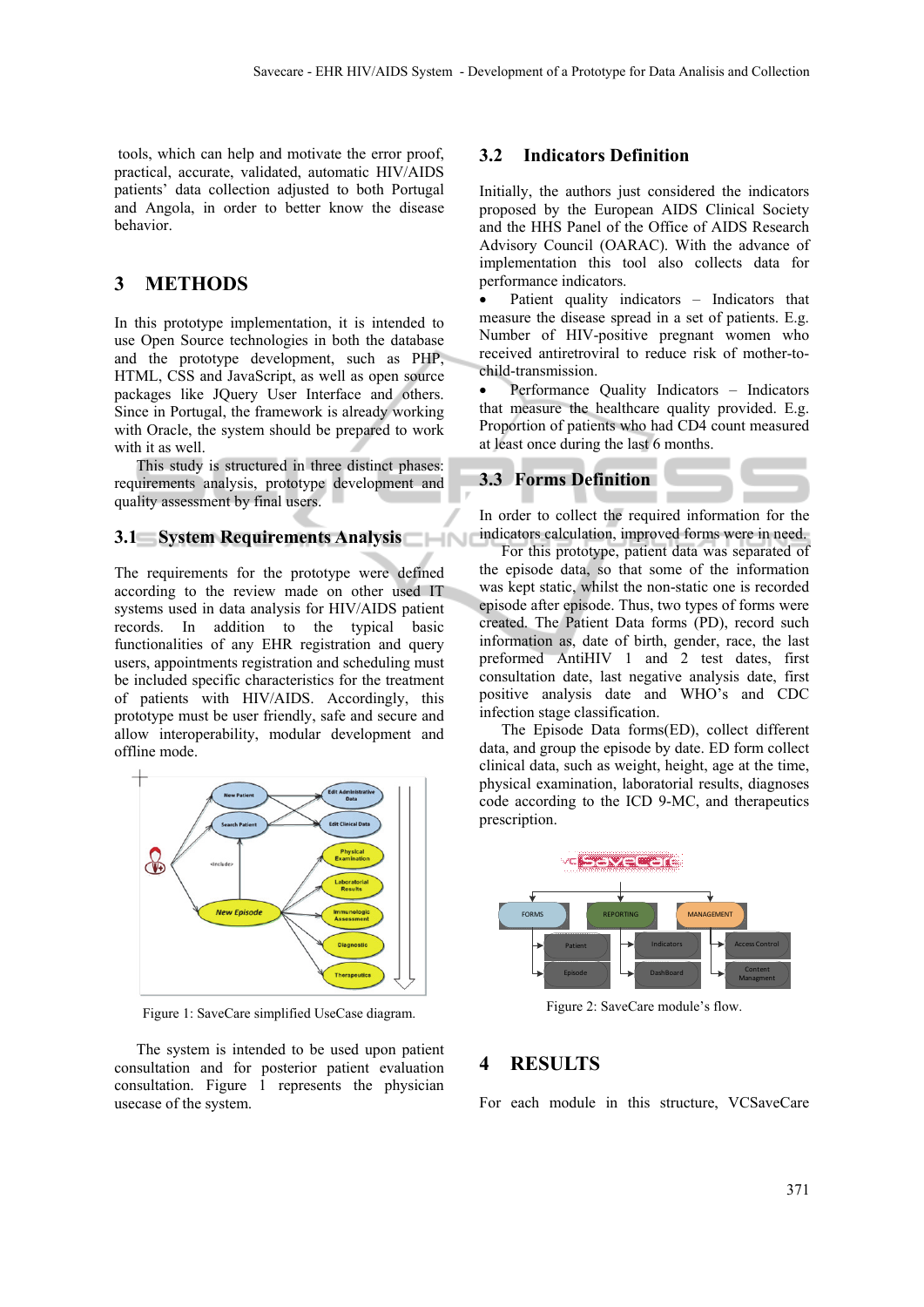prototype, there is controlling layer (PHP), responsible for communication functions; a modeling layer (PHP inc files), responsible for data modeling, and a viewing layer (HTML .tpl files), responsible for data presentation.

### **4.1 Savecare Prototype Forms**

The prototype consists of different forms for the data collection, divided in 2 categories, patient data forms and episode data forms.



Figure 3: Prototype printscreen – Patient Data.

For example in Figure 4, it is presented the patient data form for administrative data collection.

Specific information relevant for HIV/AIDS must be collected in this form.

### **4.2 Episode Schedulle**

It was needed a module where the physician, could evaluate the patient evolution on previous episodes in order to improve profitability and productivity of doctors themselves. To facilitate visualization of the patient's evolution by the physician, it shows up on the screen of forms, a list (Figure 5) with a summary of several patient episodes, chronologically sorted.

| Episódios do Paciente |            |  |  |
|-----------------------|------------|--|--|
|                       | 12/12/2012 |  |  |
|                       | 12/06/2012 |  |  |
|                       | 12/02/2012 |  |  |
|                       | 02/12/2011 |  |  |
|                       | 21/07/2011 |  |  |

Figure 4: Table with last patient's episodes.

This table presents information graphically through the means of symbols. For example the pill

symbol, intended to illustrate the therapeutics under taken by the patient.

#### **4.3 Patient Condition Summary**

It is also required a patient condition evaluation on a glance, thus it was developed a summary table of the patient condition in the present day (Figure 6).



This summary presents such information, as patient, age, therapeutics, next appointment date, and a set of warnings relating various issues.

## **4.4 Savecare Prototype Indicators**

As a Reporting Module, it was defined a module where users can make and view preconfigured and other type of reports, adjusted to their needs, based on the proposed predefined indicators.

Indicador 10 - Percentagem de pacientes VIH/SIDA com neutórfilos totais

|               | Neutrófilos Totais |               |             |      |       |               |                  |               |
|---------------|--------------------|---------------|-------------|------|-------|---------------|------------------|---------------|
| Período       | <4250              |               | 4250 - 5999 |      | >5999 |               | <b>Sem Dados</b> |               |
|               | N                  | $\frac{9}{6}$ | N           | %    | N     | $\frac{9}{6}$ | N                | $\frac{9}{6}$ |
| $2008 - 2009$ | 53                 | 21,1          | 71          | 28,2 | 65    | 25,8          | 62               | 24,7          |
| $2008 - 2009$ | 53                 | 21,1          | 71          | 28.2 | 65    | 25,8          | 62               | 24,7          |
| $2008 - 2009$ | 48                 | 18.3          | 70          | 26.7 | 82    | 31.2          | 55               | 23,6          |
| $2008 - 2009$ | 80                 | 31,7          | 70          | 27,7 | 47    | 18,6          | 60               | 21,8          |

Figure 6: Indicator Table - Total of HIV/AIDS patients with chest X-Ray exam preformed.

| Período     | Pacientes VIH/SIDA com raio X do Torax PA |             |                        |        |                 |              |               |        |
|-------------|-------------------------------------------|-------------|------------------------|--------|-----------------|--------------|---------------|--------|
|             | Normal(1)                                 |             | Anormal <sup>(2)</sup> |        | <b>Duvidoso</b> |              | Não Realizado |        |
|             | N(3)                                      | $O(n^{(4)}$ | N(3)                   | 9/6(4) | N(3)            | $O(n^{(4)})$ | N(3)          | 9/6(4) |
| 2008 - 2009 | 300                                       | 23,1        | 250                    | 19,2   | 600             | 46,2         | 150           | 11,5   |
| 2007 - 2008 | 473                                       | 22.5        | 582                    | 27.6   | 251             | 11.9         | 800           | 37.9   |
| 2006 - 2007 | 446                                       | 21.1        | 670                    | 31.8   | 230             | 10.9         | 759           | 36,1   |
| 2006 - 2007 | 473                                       | 22,5        | 582                    | 27,6   | 251             | 11,9         | 800           | 37,9   |
|             |                                           |             |                        |        |                 |              |               |        |

Figure 7: Benchmarking table – Total neutrophil count.

In addition, the lists allow the user to check the occurrences of different values in a field, and sort these values by name or total of occurrences.